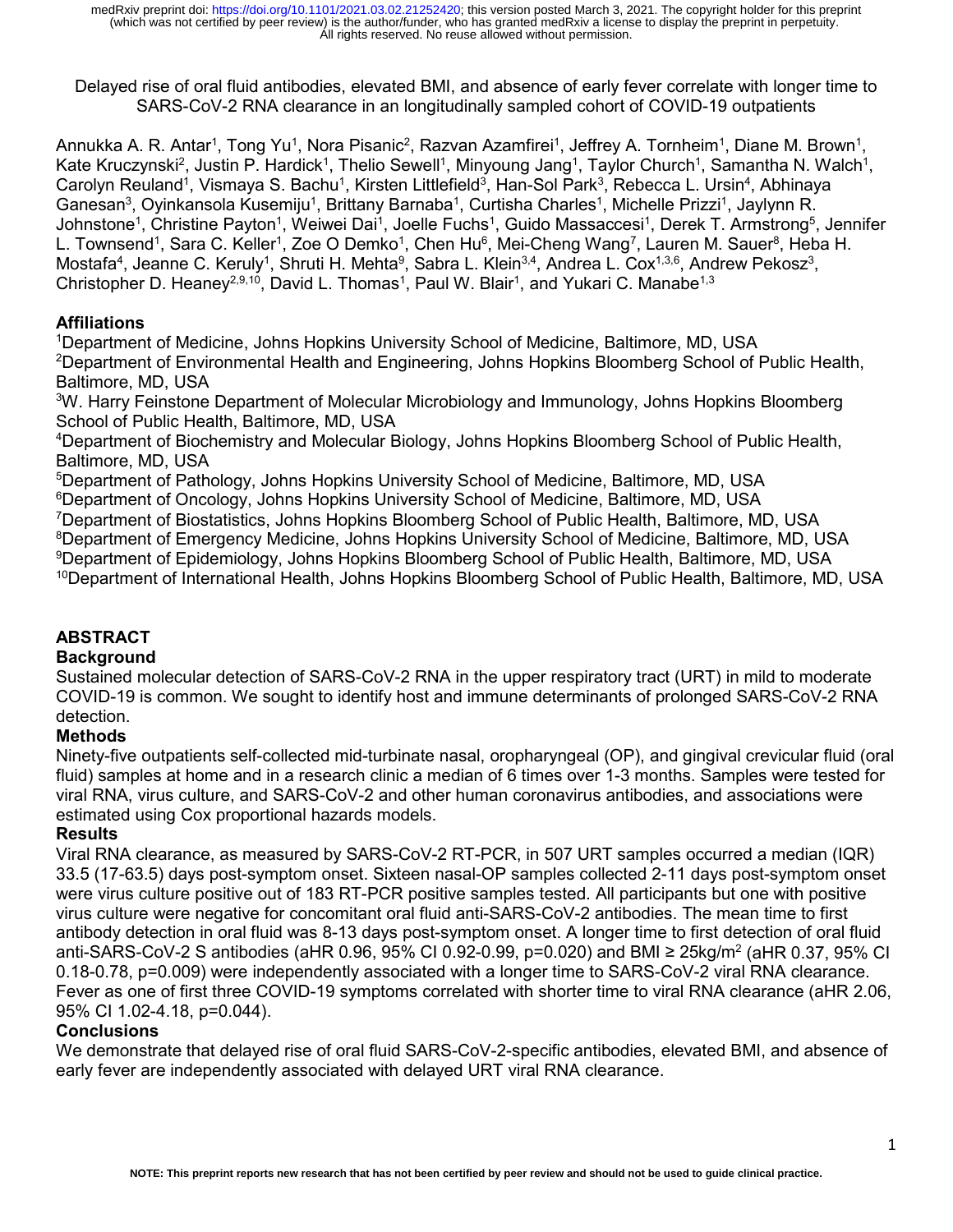### **INTRODUCTION**

Although severe acute respiratory syndrome coronavirus 2 (SARS-CoV-2) infections chiefly occur in the community, early virus and host response kinetics have been largely described in hospitalized inpatients. The logistics of recruiting and sampling potentially infectious individuals in the outpatient setting have sustained gaps in our knowledge of infectivity and pathogenesis in mild to moderate disease. In particular, it is not known whether antibody kinetics are tightly correlated on an individual level with viral RNA decay in mild to moderate COVID-19. Several case reports of prolonged shedding of infectious virus in immune compromised people with COVID-19[1-4] support the hypothesis that adaptive immunity is required for clearance of infectious virus. Two studies report that prolonged viral RNA shedding is correlated with lower peak SARS-CoV-2-specific IgG titers and lower numbers of B and T cells in blood[5, 6]. However, other studies report no difference in plasma SARS-CoV-2-specific antibody titers in patients testing positive or negative at late timepoints after symptom onset[7, 8]. Here we leveraged guided home sampling to longitudinally characterize viral and immune kinetics in a prospective cohort with mild to moderate COVID-19 and identified associations with duration of viral RNA shedding from the upper respiratory tract that yield insights into COVID-19 pathogenesis.

## **METHODS**

### **Study Cohort and Sampling**

The Johns Hopkins University (JHU) School of Medicine Institutional Review Board approved this study. Participants provided informed consent. The study prospectively enrolled a convenience sample of adults  $\geq 30$ years old within 48 hours of a positive SARS-CoV-2 reverse-transcriptase polymerase chain reaction (RT-PCR) test from an outpatient testing site of the Johns Hopkins Health System (JHHS) between April 21, 2020, and July 23, 2020 (Figure 1A)[9, 10]. The 95 participants with known symptom onset date and who completed one or more RT-PCR tests after symptom onset were included here. Self-sampled mid-turbinate nasal swabs and oropharyngeal (OP) swabs were obtained with telephone guidance from study staff, and swabs were combined in 3mL viral transport medium and frozen. Mid-turbinate nasal-OP RT-PCR is equivalent to cliniciancollected nasopharyngeal swabs[11-15]. Gingival crevicular fluid was obtained using the Oracol device (Malvern Medical Developments Ltd., Worcestershire, UK). Saliva was collected in the tube from June 1, 2020, onwards after validation of the spit saliva sample type[1]. The sampling schedule is shown in Figure 1B. Fiftythree of 95 participants presented to a research clinic visit at 1-4 months post-symptom onset for height, weight, vital signs, blood draw, nasopharyngeal swab, and oral fluid sampling. Symptom reports were collected on the same days as sample collection.

### **Laboratory Procedures**

RT-PCR testing of study samples was performed on the Abbott *m*2000 platform (Abbott Molecular, Des Plaines, II) in 600 µl volumes[9]. Reported are cycle threshold (Ct) values from one of two primer/probe regions. Ct values < 31.5 was positive. 200 µl volumes of oral fluid were assayed by RT-PCR. The adequacy of self-collected nasal-OP and oral fluid samples was confirmed via quantitative PCR for GAPDH human gene expression utilizing a TaqMan gene expression assay (ThermoFisher Scientific, Waltham, MA) (data not shown).

Positive nasal-OP samples by RT-PCR were tested for propagation of SARS-CoV-2 in cell culture[16]. Plasma SARS-CoV-2-specific antibody titers were quantified by indirect ELISA and neutralizing antibody titers were quantified by microneutralization assay[17, 18]. Quantification of oral fluid SARS-CoV-2-specific IgG and other human coronavirus-specific IgG was obtained from a multiplex SARS-CoV-2 immunoassay based on Luminex technology[19, 20]. The oral fluid SARS-CoV-2-specific IgG readout of this assay is highly correlated with plasma SARS-CoV-2 neutralizing antibodies and plasma S-RBD-specific IgG by ELISA[19, 20].

#### **Statistical methods**

Kaplan-Meier plots and log-rank were generated using the 'survival' R package[21]. Associations between covariates and clearance of upper respiratory tract SARS-CoV-2 viral RNA was determined via Cox proportional hazards models[21] after multiple imputation and model selection by least absolute shrinkage and selection operator (LASSO). A complete list of covariates for Cox model 1 may be found in Supplementary Table 2. Time to RT-PCR clearance was defined as number of days from symptom onset to the midpoint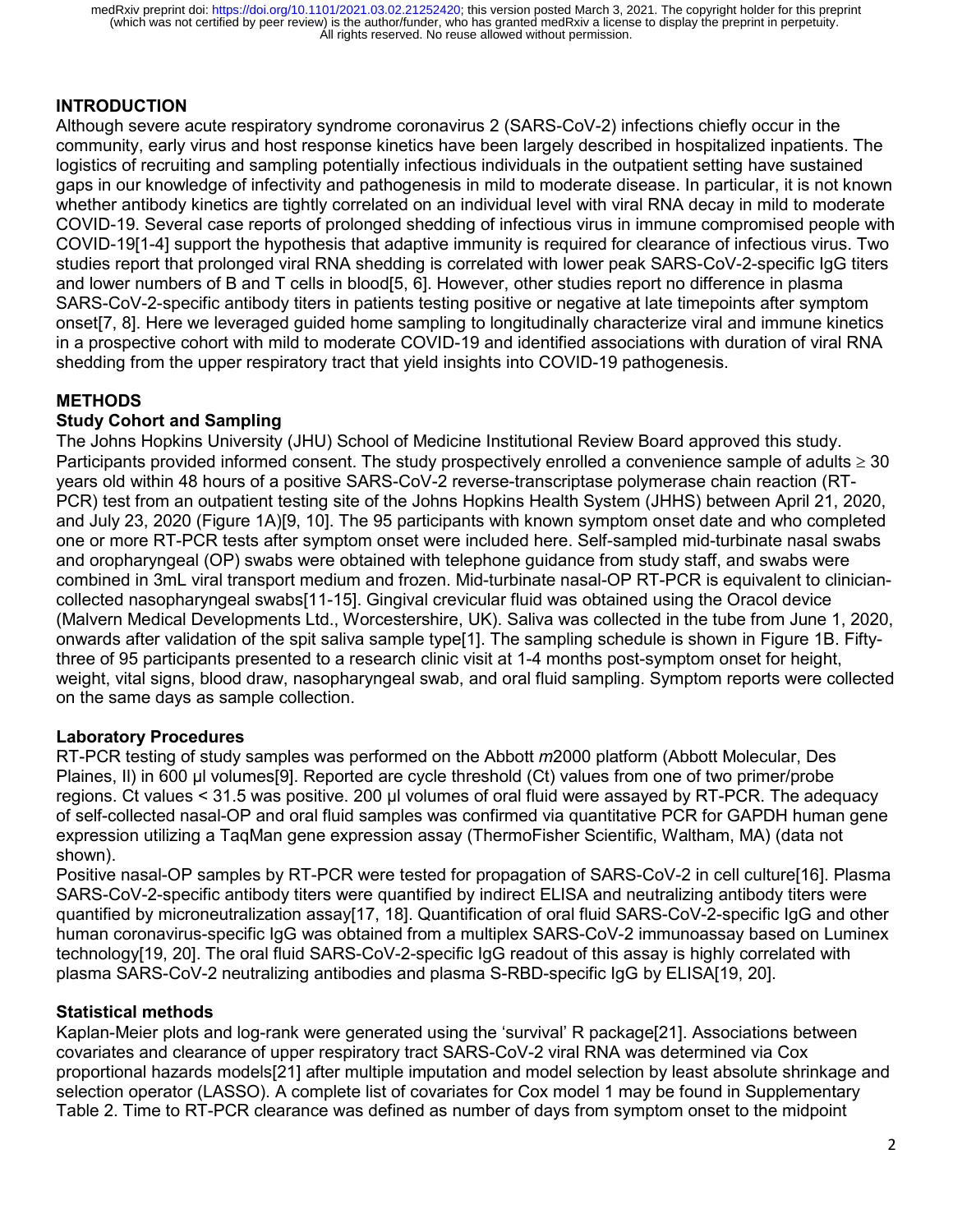between the last positive RT-PCR test and the subsequent negative test. Twenty datasets were imputed using predictive mean matching for univariate imputation and chained equation (MICE) for multivariate imputation using the 'mice' R package[22]. Model selection was performed using LASSO on each of the imputed datasets using the 'glmnet' R package[23]. Nine variables were included in the model, which used the pooled imputed dataset (Figure 5, Supplementary Table 2). To determine whether the time from symptom onset to first detection of oral fluid SARS-CoV-2-specific IgG is associated with RT-PCR clearance, we performed model selection using LASSO and ran Cox regression model 2. Further details provided in Supplementary Methods.

### **RESULTS**

*Study design.* Ninety-five non-hospitalized individuals with a positive nasopharyngeal SARS-CoV-2 RT-PCR test from an emergency room or an ambulatory testing center within the previous 48 hours were enrolled between April 21, 2020, and July 23, 2020 (Figure 1A). Study day 0 was a median of 4 days (range 2-11) from the collection of the most recent prior positive RT-PCR test and was a median of 9 days from symptom onset (range 2-80). Participants presented for a single research clinic visit a median of 45 days after study day 0 (range 27-88).

*Clinical characteristics.* The median age of the participants was 56 years, and 59% were women (Table 1). A total of 39% identified as Black or African American, and 14% as Hispanic/LatinX. The median body mass index (BMI) of participants was 29.3 kg/m²,  $\,$ similar to that of US adults, 29.4 kg/m² [24]. Eight participants (8.4%) required hospitalization after enrollment in the study[10].

*Viral kinetics in COVID-19 outpatients.* Participants' SARS-CoV-2 RT-PCR tests from the study and from the medical record were included in these analyses, totaling 507 RT-PCR tests (Figure 2). Mid-turbinate nasal-OP and nasopharyngeal RT-PCR tests are the primary sample types, while oral fluid RT-PCR tests were included only if nasal samples were missing or in the 3 instances in which the nasal-OP sample was negative while the oral fluid sample was positive. Through December 15, 2020, the 95 participants had a median of 6 (IQR 4-6) RT-PCR tests during and after acute COVID-19. Longitudinal Ct values from study samples showed a rapid decay with several instances of a negative test followed by a positive test (re-positive cases) (Figure 3A, gray lines). To examine Ct values as an indicator of viral load in the URT from very early timepoints, RT-PCR Ct values were obtained from the participant's first positive clinical RT-PCR test, the majority of which were run on the NeuMoDx platform. The mean Ct value was lowest - meaning the viral burden was highest - before and just after symptom onset (Figure 3B). The first 8-10 cycles on the Abbott RT-PCR platform are not read, and so the Ct values of the Abbott (study samples) and NeuMoDx (clinical samples) platforms are not comparable.

*Virus culture positivity was detected through 11 days post-symptom onset.* Sixteen (of 183 RT-PCR positive) study samples cultured for SARS-CoV-2 on VeroTMPRSS2 cells[16, 25] from 14 participants were virus culture positive (Figure 3A, red circles). In these 14 participants, the median time from symptom onset to last positive virus culture was 5 days (range 2-11). No sample tested positive for virus culture beyond 11 days from symptom onset, even in the case of an immunocompromised participant who had positive RT-PCRs with low Ct values two months post-symptom onset (Figure 3A). None of the re-positive RT-PCR samples were positive for virus culture. Virus culture was positive only in samples with Ct values <17 on the Abbott *m*2000 platform. The mean Ct value of samples positive for virus culture was significantly lower than that of samples negative for viral culture (Figure 3C).

*Positive oral fluid SARS-CoV-2-specific IgG is associated with negative virus culture.* To determine whether oral fluid anti-SARS-CoV-2 IgG could be used to predict which samples with low Ct values were negative for virus culture, we examined sample timepoints with (1) nasal Abbott RT-PCR Ct values < 20, (2) nasal virus culture results, and (3) oral fluid samples with adequate total IgG for assessment (total IgG >10 µg/mL or detectable oral fluid anti-S-RBD IgG). Fourteen of 15 samples positive for oral fluid anti-S-RBD IgG were negative for virus culture (Figure 3D). The one culture positive sample was collected on day 11 after symptom onset, which is at or shortly after the expected first detection of this antibody (Supplementary Table 1).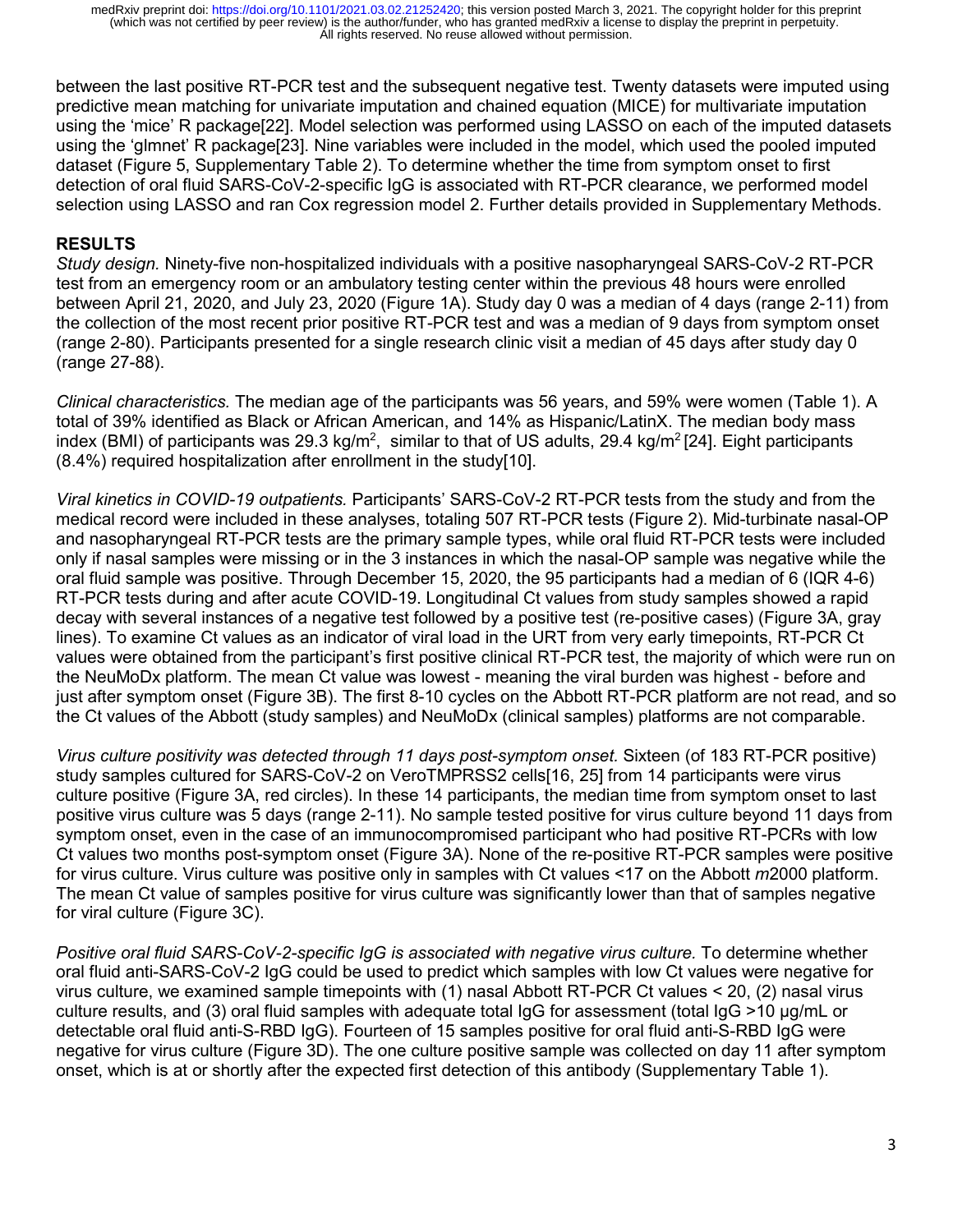*Oral fluid SARS-CoV-2-specific IgG is first detected between 8 and 13 days from symptom onset.* Oral fluid SARS-CoV-2-specific IgG to multiple viral antigens was assessed (Supplementary Figures 1-3). Longitudinal kinetics of oral fluid anti-SARS-CoV-2 S IgG by day from symptom onset are shown in purple in Figure 3A. Supplementary Table 1 shows the means and 95% confidence intervals of number of days from symptom onset to rise above cutoff for each of the eight SARS-CoV-2 antigens (8-13 days depending on the antigen), similar to that previously described[19].

*Kinetics of SARS-CoV-2 viral RNA clearance in outpatients*. The median time to clearance was 33.5 days (range 4.5-150, IQR 17-63.5; Figure 4A), similar to hospitalized COVID-19 patients with a similar mean age[26].

*Elevated BMI is associated with longer time to viral RNA clearance.* To determine host and immune factors associated with longer time to RT-PCR clearance, we used a Cox proportional hazards model after multiple imputation and model selection by LASSO. Nine covariates were selected for inclusion in the Cox model. Shown in Figure 5 are the univariable and adjusted hazard ratios of clearance and the 95% confidence intervals. BMI ≥ 25kg/m<sup>2</sup> was independently associated with longer time to viral RNA clearance in outpatients with COVID-19 (aHR 0.37, 95% CI 0.18-0.78, p=0.009) (Figures 4B & 5). This association did not appear to be explained by comorbidities such as hypertension and diabetes as inclusion of hypertension and diabetes in the model did not attenuate the BMI association. Further, hypertension was not significantly associated with time to viral RNA clearance and diabetes was significantly positively associated with clearance, which is in the opposite direction of elevated BMI.

There was a trend towards immunocompromised hosts (n=9) having a longer time to viral RNA clearance (Figure 5). There was additionally a trend towards greater magnitude of oral fluid anti-S-RBD IgG being associated with longer time to RT-PCR clearance (Figure 5). The magnitude of oral fluid anti-human coronavirus IgG for the four circulating non-SARS human coronaviruses was not associated with time to viral RNA clearance (Figure 5, Supplementary Table 2).

*COPD/asthma, early fever, and diabetes are associated with faster viral RNA clearance*. COPD/asthma, diabetes, and fever reported as one of first three COVID-19 symptoms were each associated with faster viral RNA clearance (Figure 5). In a sensitivity analysis excluding participants who cleared ≥ 75 days after symptom onset, only BMI and COPD/asthma were still significantly associated (Supplementary Table 5).

*Longer time to first detection of oral fluid SARS-CoV-2-specific IgG is associated with longer time to viral RNA clearance*. In a time-dependent covariate Cox model (Cox model 2) for viral RNA clearance, a longer time to first detection of oral fluid spike-specific IgG is associated with longer time to viral RNA clearance (aHR 0.96, 95% CI 0.92-0.99, p=0.020).

*Plasma SARS-CoV-2-specific antibody titer in convalescence is not associated with time to viral RNA clearance.* Titers of plasma anti-S-RBD IgG, anti-S IgG, or neutralizing antibody in convalescence was not significantly associated with viral RNA clearance in either direction. Additionally, the presence or absence of viral RNA by RT-PCR in the nasopharynx at 1-4 months post-symptom onset was not associated with plasma antibody titer (data not shown).

## **DISCUSSION**

In a racially- and ethnically-diverse cohort of 95 adult outpatients, we report that a longer time to first detection of oral fluid SARS-CoV2-specific antibodies is independently associated with a longer time to viral RNA clearance. We find that the presence of SARS-CoV-2 antibodies in oral fluid may be a predictor of negative virus culture from nasal samples, even in samples with low RT-PCR Ct values. We demonstrate that the mean time from symptom onset to first detection of oral fluid SARS-CoV-2 S-RBD- IgG is 9-11 days, and virus culture positive samples may be detected through day 11 post-symptom onset in adults with mild-to-moderate COVID-19, one day longer than the current recommended isolation period[27].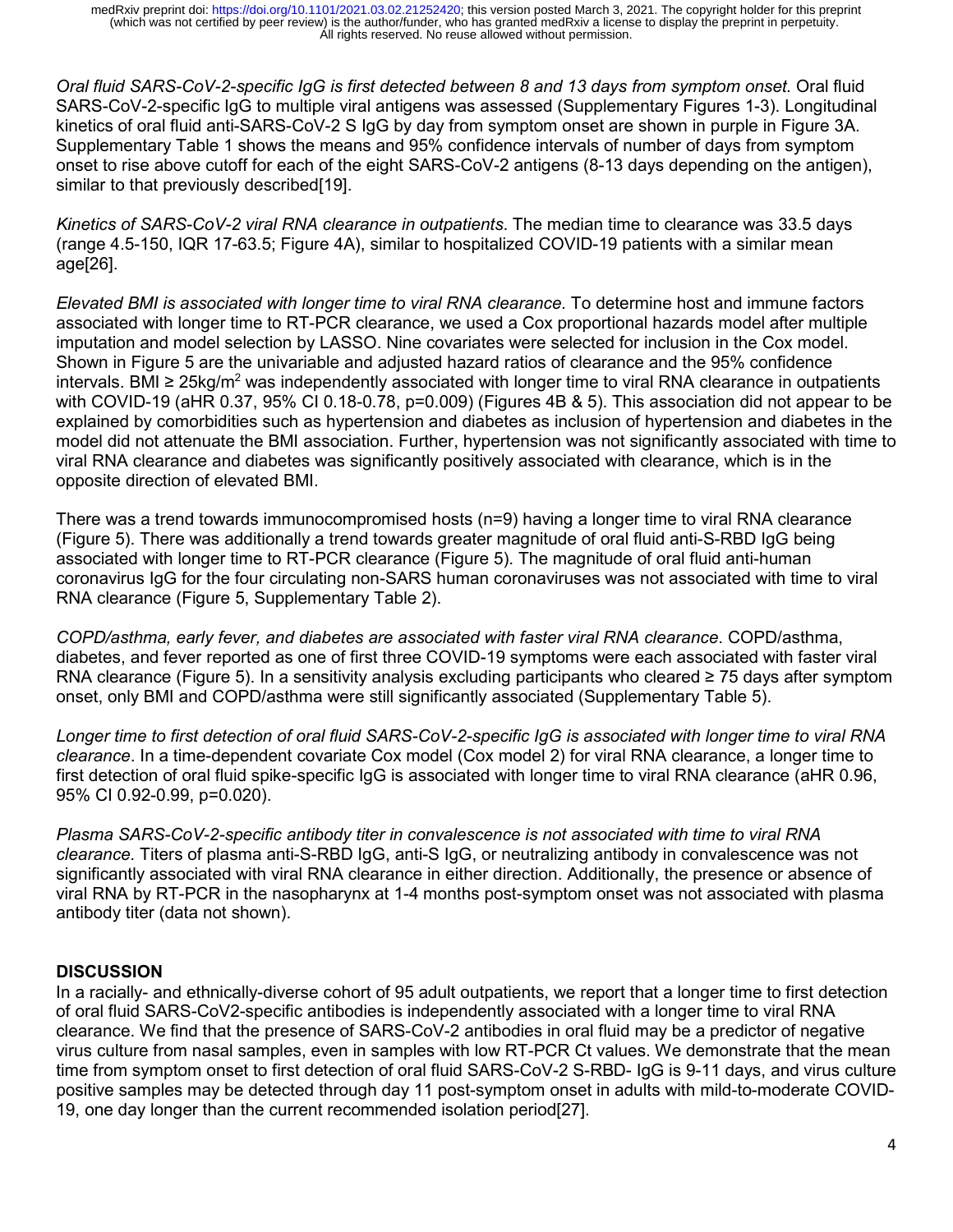The strengths of this cohort are its size, its prospective and intensive longitudinal sampling design beginning in the acute phase of illness, its long duration of follow-up, and its simultaneous testing of samples for SARS-CoV-2 RT-PCR, virus culture, and oral fluid antibodies. Two studies of mostly outpatients included more cultured specimens but were not longitudinal[28, 29]. Our findings extend to the outpatient domain those described in 129 patients with severe COVID-19 by van Kampen and colleagues[30], who report mean time from symptom onset to last positive virus culture of 8 days (maximum 20), and that virus cultures were more likely to be negative when plasma neutralizing antibodies were elevated[30]. Our results suggest that outpatients testing positive for SARS-CoV-2 who have detectable oral fluid SARS-CoV-2-specfic antibodies are not likely to be transmissible, but larger studies are needed for confirmation.

We demonstrate that elevated BMI is also independently associated with longer time to viral RNA clearance. This association is not likely explained by increased prevalence of comorbidities such as hypertension or diabetes. In fact, diabetes, along with early fever and COPD/asthma, is associated with faster time to viral RNA clearance. Numerous studies report strong associations of COVID-19 severity and older age with viral RNA shedding duration[17, 31, 32]. Neither severity nor age were significantly associated with duration of viral RNA shedding in our study, likely because the vast majority of our cohort participants were in the same severity category and age range (IQR 49-64). Importantly, we found no effect of race or ethnicity with time to viral RNA clearance after adjustment for other demographic and comorbidities. Obesity is associated with testing positive for SARS-CoV-2, with severity of COVID-19, and with COVID-19 mortality[33-36]. Dysregulated immunity is observed in severe COVID-19, aging, and obesity, and it may be the unmeasured key correlate of viral RNA shedding duration. Aging drastically increases the chronic state of inflammation present in obesity[37], perhaps explaining why our study of middle-aged and older participants uncovered the strong association of elevated BMI and viral RNA shedding duration. The other risk factors that correlated with longer time to viral RNA clearance in our study – absence of early fever and longer time to detection of oral fluid antibodies – are consistent with impaired early innate and adaptive immune responses. Silva et al. report that a delay in antibody production is linked to high salivary viral loads in hospitalized patients[38]. We hypothesize that the chronic inflammatory state of aging and obesity hinders early innate and adaptive immune responses to SARS-CoV-2, leading to higher viral loads which require higher antibody titers and more time to clear, while also presenting a cytokine milieu in which it is stochastically more likely for a patient to tip into the positive feedback loops of hyperinflammation that portend disease severity. Mechanistic studies are needed to determine how obesity prolongs viral RNA shedding.

Our study has limitations, including that it is under-sampled at the time of symptom onset and at > 1 month from symptom onset. We address this by including clinician-ordered samples outside of the study, but the time to viral RNA clearance may be less precisely described in participants whose study samples at 1-3 months remained positive than others. There was a non-significant trend towards immunocompromised host status being associated with viral RNA shedding duration, which may appear to contrast with reports of prolonged viral carriage in immunocompromised people[1-4]. This likely occurred because we grouped all immunocompromised people together, whereas there is probably a specific immunocompromised phenotype that leads to prolonged viral RNA detection. The associations of diabetes and COPD/asthma with faster time to viral RNA clearance were not found to be independent of other covariates in our sensitivity analysis (diabetes) or our second Cox model (COPD/asthma), and conflict with one report of asthma being associated with longer viral RNA shedding[39]. Larger studies are needed to determine whether diabetes, COPD, or asthma are associated with time to viral RNA clearance.

In sum, we report viral and immune kinetics in an intensively characterized cohort of 95 adult outpatients with mild to moderate COVID-19. We demonstrate that elevated BMI, longer time to detection of oral SARS-CoV-2 IgG, and the absence of early fever are independently associated with longer time to viral RNA clearance, suggesting that functional early innate and adaptive immunity is critical for timely viral RNA clearance.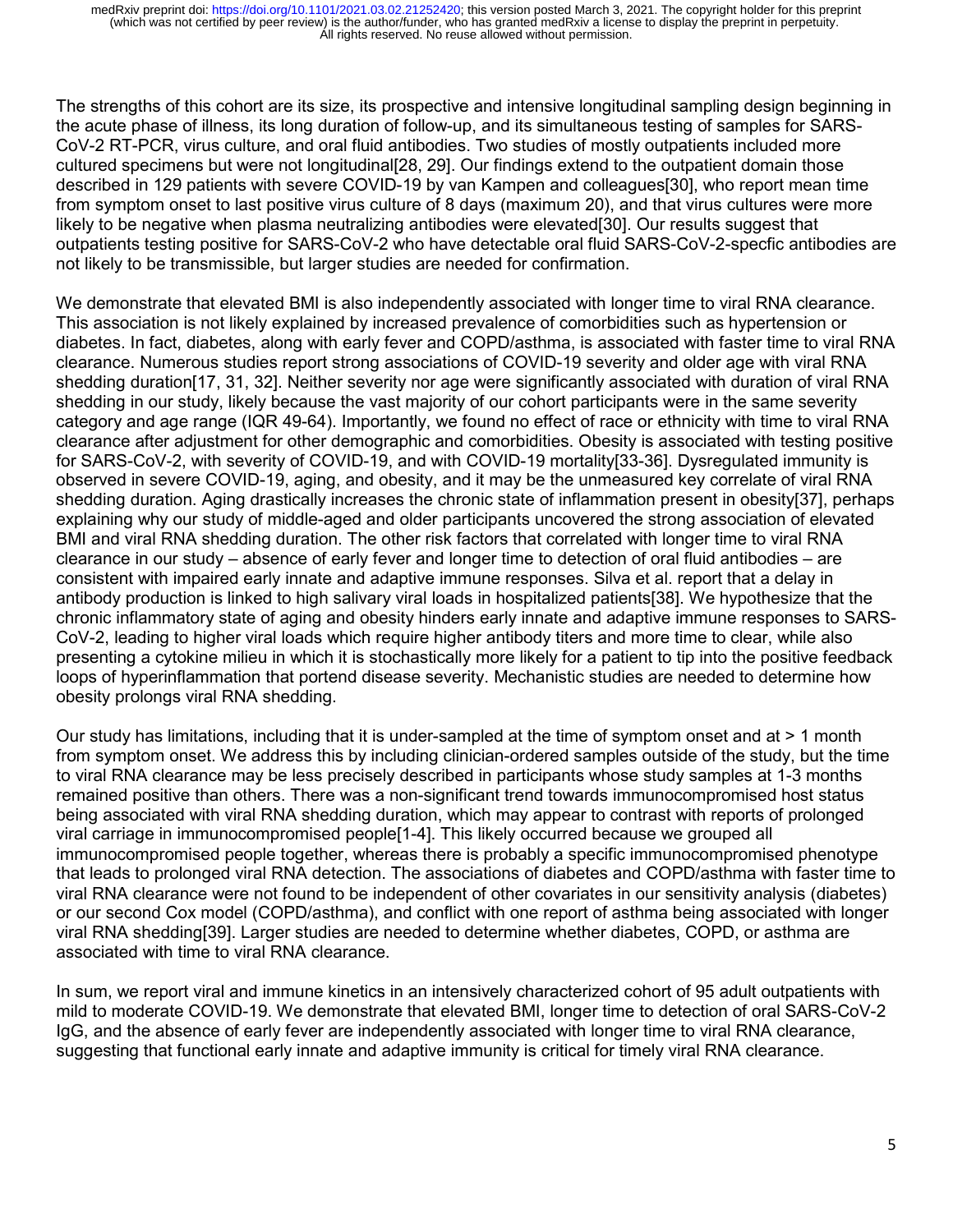# **Funding**

This work was supported by the JHU COVID-19 Research and Response Program Fund and the Sherrilyn and Ken Fisher Center for Environmental Infectious Diseases Discovery Program. This research was facilitated by infrastructure and resources provided by the JHU Center for AIDS Research. This work was supported by the National Institutes of Health [grant numbers 1P30AI094189 to CP, K08AI143391 to AA, U54EB007958-12 to YM, U5411090366 to YM, U54HL143541-02S2 to YM, UM1AI068613 to YM, K23AI135102 to JT, contract HHS N272201400007C to AP, U54CA260492 to AC and SK, R21AI139784 to CH and NP, R01ES026973 to CH, NP, and KK, R01AI130066 to CH, U24OD023382 to CH, K08HS025782 to SK]. The content is solely the responsibility of the authors and does not necessarily represent the official views of the National Institutes of Health. We thank the National Institute of Infectious Diseases, Japan, for providing VeroE6TMPRSS2 cells and acknowledge the Centers for Disease Control and Prevention, BEI Resources, NIAID, NIH for SARS-Related Coronavirus 2, Isolate USA-WA1/2020, NR-5228. Funding was provided by the FIA Foundation to CH and NP and from the GRACE Communications Foundation to CDH, NP, and KK. HM reports research collaboration and contribution of equipment and reagents from Bio-Rad Laboratories and DiaSorin Molecular.

**Conflict of Interest** S.H.M. received speaker fees from Gilead Sciences. No other conflicts.

**Acknowledgements** We acknowledge Jeffrey Holden, Tyrone Howard, Andrew Karaba, Anastasia Lambrou, Lucy Li, Manuela Plazas Montana, Caroline Popper, and Amanda Tuchler for their assistance.

# **References**

- 1. Wyllie AL, Fournier J, Casanovas-Massana A, et al. Saliva or Nasopharyngeal Swab Specimens for Detection of SARS-CoV-2. N Engl J Med **2020**; 383(13): 1283-6.
- 2. Baang JH, Smith C, Mirabelli C, et al. Prolonged Severe Acute Respiratory Syndrome Coronavirus 2 Replication in an Immunocompromised Patient. J Infect Dis **2021**; 223(1): 23-7.
- 3. Aydillo T, Gonzalez-Reiche AS, Aslam S, et al. Shedding of Viable SARS-CoV-2 after Immunosuppressive Therapy for Cancer. N Engl J Med **2020**; 383(26): 2586-8.
- 4. Nakajima Y, Ogai A, Furukawa K, et al. Prolonged viral shedding of SARS-CoV-2 in an immunocompromised patient. J Infect Chemother **2021**; 27(2): 387-9.
- 5. Li K, Huang B, Wu M, et al. Dynamic changes in anti-SARS-CoV-2 antibodies during SARS-CoV-2 infection and recovery from COVID-19. Nat Commun **2020**; 11(1): 6044.
- 6. Liu B, Han J, Cheng X, et al. Reduced numbers of T cells and B cells correlates with persistent SARS-CoV-2 presence in non-severe COVID-19 patients. Sci Rep **2020**; 10(1): 17718.
- 7. Yang C, Jiang M, Wang X, et al. Viral RNA level, serum antibody responses, and transmission risk in recovered COVID-19 patients with recurrent positive SARS-CoV-2 RNA test results: a populationbased observational cohort study. Emerg Microbes Infect **2020**; 9(1): 2368-78.
- 8. Lu J, Peng J, Xiong Q, et al. Clinical, immunological and virological characterization of COVID-19 patients that test re-positive for SARS-CoV-2 by RT-PCR. EBioMedicine **2020**; 59: 102960.
- 9. Manabe YCR, C.; Yu, T.; Azamfirei, R.; Hardick, J.P.; Church, T.; Brown, D.M.; Sewell, T.T.; Antar, A.; Blair, P.W.; Heaney, C.D.; Pekosz, A.; Thomas, D.L. Self-collected oral fluid saliva is insensitive compared to nasal-oropharyngeal swabs in the detection of SARS-CoV-2 in outpatients. Open Forum Infect Dis **2020**.
- 10. Blair PW, Brown DM, Jang M, et al. The clinical course of COVID-19 in the outpatient setting: a prospective cohort study. medRxiv **2020**.
- 11. Lee RA, Herigon JC, Benedetti A, Pollock NR, Denkinger CM. Performance of Saliva, Oropharyngeal Swabs, and Nasal Swabs for SARS-CoV-2 Molecular Detection: A Systematic Review and Metaanalysis. J Clin Microbiol **2021**.
- 12. LeBlanc JJ, Heinstein C, MacDonald J, Pettipas J, Hatchette TF, Patriquin G. A combined oropharyngeal/nares swab is a suitable alternative to nasopharyngeal swabs for the detection of SARS-CoV-2. J Clin Virol **2020**; 128: 104442.
- 13. Altamirano J, Govindarajan P, Blomkalns AL, et al. Assessment of Sensitivity and Specificity of Patient-Collected Lower Nasal Specimens for Severe Acute Respiratory Syndrome Coronavirus 2Testing. JAMA Netw Open **2020**; 3(6): e2012005.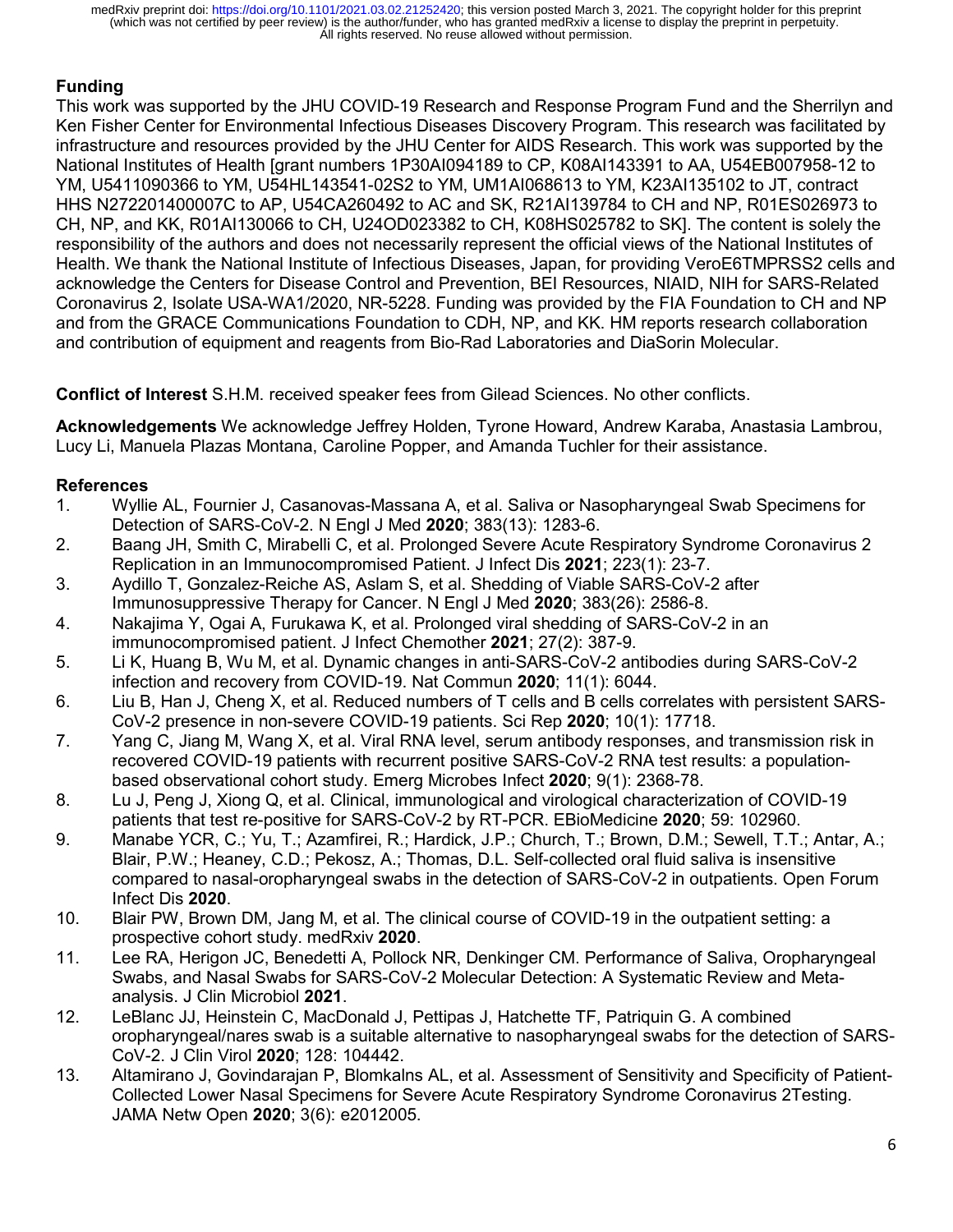- 14. Kojima N, Turner F, Slepnev V, et al. Self-Collected Oral Fluid and Nasal Swab Specimens Demonstrate Comparable Sensitivity to Clinician-Collected Nasopharyngeal Swab Specimens for the Detection of SARS-CoV-2. Clin Infect Dis **2020**.
- 15. Tu YP, Jennings R, Hart B, et al. Swabs Collected by Patients or Health Care Workers for SARS-CoV-2 Testing. N Engl J Med **2020**; 383(5): 494-6.
- 16. Pekosz A, Parvu V, Li M, et al. Antigen-Based Testing but Not Real-Time Polymerase Chain Reaction Correlates With Severe Acute Respiratory Syndrome Coronavirus 2 Viral Culture. Clin Infect Dis **2021**.
- 17. Klein SL, Pekosz A, Park HS, et al. Sex, age, and hospitalization drive antibody responses in a COVID-19 convalescent plasma donor population. J Clin Invest **2020**.
- 18. Schaecher SR, Stabenow J, Oberle C, et al. An immunosuppressed Syrian golden hamster model for SARS-CoV infection. Virology **2008**; 380(2): 312-21.
- 19. Pisanic N, Randad PR, Kruczynski K, et al. COVID-19 Serology at Population Scale: SARS-CoV-2- Specific Antibody Responses in Saliva. J Clin Microbiol **2020**; 59(1).
- 20. Heaney CD, Pisanic N, Randad PR, et al. Comparative performance of multiplex salivary and commercially available serologic assays to detect SARS-CoV-2 IgG and neutralization titers. medRxiv **2021**.
- 21. Therneau TM, Grambsch PM. Modeling survival data : extending the Cox model. New York: Springer, **2000**.
- 22. van Buuren S, Groothuis-Oudshoorn K. mice: Multivariate Imputation by Chained Equations in R. J Stat Softw **2011**; 45(3): 1-67.
- 23. Friedman J, Hastie T, Tibshirani R. Regularization Paths for Generalized Linear Models via Coordinate Descent. J Stat Softw **2010**; 33(1): 1-22.
- 24. Fryar CD, Kruszon-Moran D, Gu Q, Ogden CL. Mean Body Weight, Height, Waist Circumference, and Body Mass Index Among Adults: United States, 1999-2000 Through 2015-2016. Natl Health Stat Report **2018**; (122): 1-16.
- 25. Matsuyama S, Nao N, Shirato K, et al. Enhanced isolation of SARS-CoV-2 by TMPRSS2-expressing cells. Proc Natl Acad Sci U S A **2020**; 117(13): 7001-3.
- 26. Zhou C, Zhang T, Ren H, et al. Impact of age on duration of viral RNA shedding in patients with COVID-19. Aging (Albany NY) **2020**; 12(22): 22399-404.
- 27. Prevention CfDCa. COVID-19: Isolate if you are sick. Available at: [https://www.cdc.gov/coronavirus/2019](https://www.cdc.gov/coronavirus/2019-ncov/if-you-are-sick/isolation.html)-ncov/if-you-are-sick/isolation.html. Accessed 02/19/2021.
- 28. Basile K, McPhie K, Carter I, et al. Cell-based culture of SARS-CoV-2 informs infectivity and safe deisolation assessments during COVID-19. Clin Infect Dis **2020**.
- 29. Singanayagam A, Patel M, Charlett A, et al. Duration of infectiousness and correlation with RT-PCR cycle threshold values in cases of COVID-19, England, January to May 2020. Euro Surveill **2020**; 25(32).
- 30. van Kampen JJA, van de Vijver D, Fraaij PLA, et al. Duration and key determinants of infectious virus shedding in hospitalized patients with coronavirus disease-2019 (COVID-19). Nat Commun **2021**; 12(1): 267.
- 31. Fontana LM, Villamagna AH, Sikka MK, McGregor JC. Understanding viral shedding of severe acute respiratory coronavirus virus 2 (SARS-CoV-2): Review of current literature. Infect Control Hosp Epidemiol **2020**: 1-10.
- 32. Cevik M, Tate M, Lloyd O, Maraolo AE, Schafers J, Ho A. SARS-CoV-2, SARS-CoV, and MERS-CoV viral load dynamics, duration of viral shedding, and infectiousness: a systematic review and metaanalysis. Lancet Microbe **2021**; 2(1): e13-e22.
- 33. Bennett TD, Moffitt RA, Hajagos JG, et al. The National COVID Cohort Collaborative: Clinical Characterization and Early Severity Prediction. medRxiv **2021**.
- 34. Ho JSY, Fernando DI, Chan MY, Sia CH. Obesity in COVID-19: A Systematic Review and Metaanalysis. Ann Acad Med Singap **2020**; 49(12): 996-1008.
- 35. Eastment MC, Berry K, Locke E, et al. Body mass index (BMI) and outcomes of SARS-CoV-2 among US veterans. Obesity (Silver Spring) **2020**.
- 36. Peres KC, Riera R, Martimbianco ALC, Ward LS, Cunha LL. Body Mass Index and Prognosis of COVID-19 Infection. A Systematic Review. Front Endocrinol (Lausanne) **2020**; 11: 562.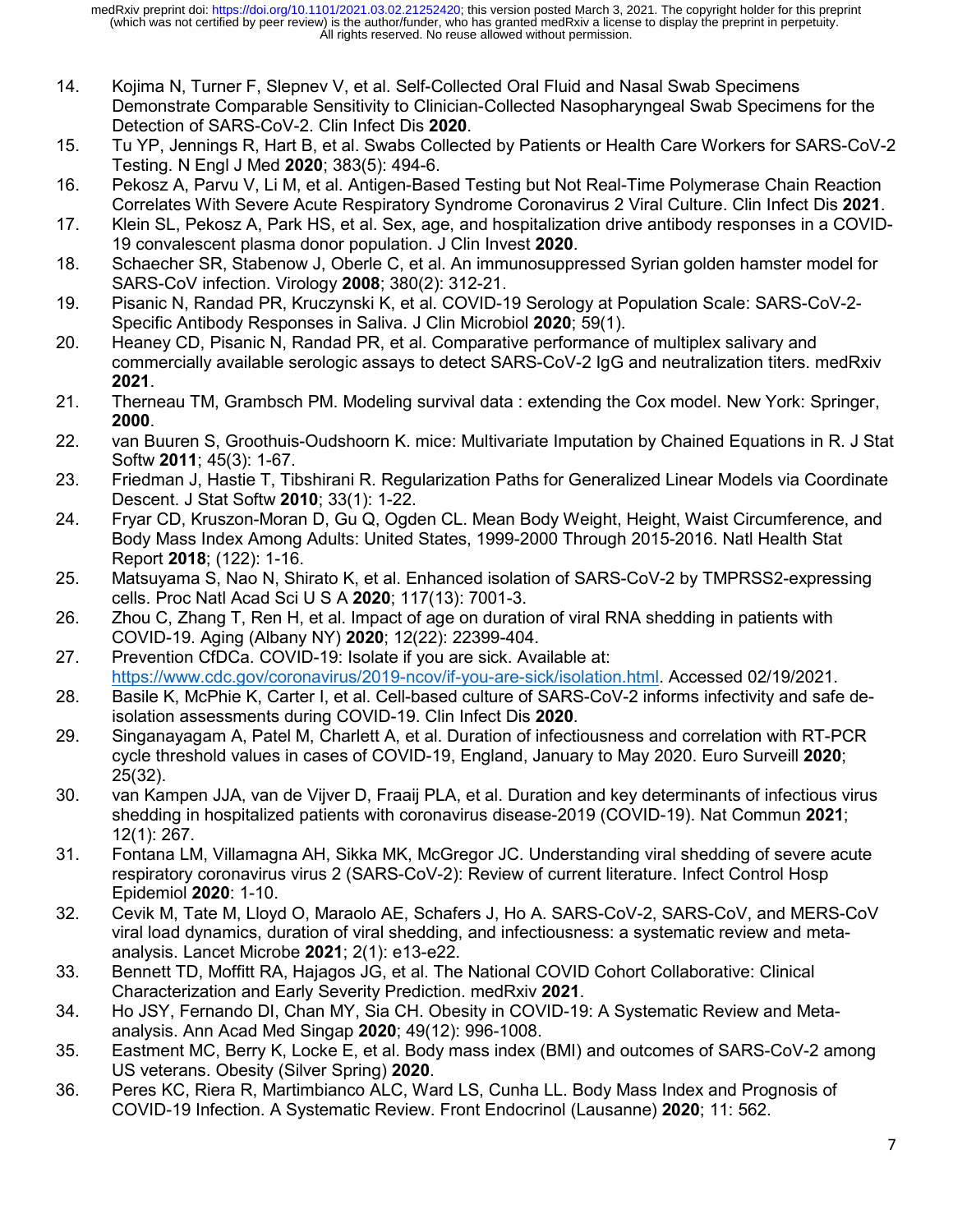- 37. Frasca D, Blomberg BB, Paganelli R. Aging, Obesity, and Inflammatory Age-Related Diseases. Front Immunol **2017**; 8: 1745.
- 38. Silva J, Lucas C, Sundaram M, et al. Saliva viral load is a dynamic unifying correlate of COVID-19 severity and mortality. medRxiv **2021**.
- 39. Knight D, Downes K, Munipalli B, et al. Symptoms and Clinical Outcomes of Coronavirus Disease 2019 in the Outpatient Setting. SN Compr Clin Med **2021**: 1-8.

| <b>Characteristic</b>                              | <b>Participants</b><br>$(N=95)$ |
|----------------------------------------------------|---------------------------------|
| Median age at enrollment (IQR)                     | 56 (49-64)                      |
| Age grouping                                       |                                 |
| <65 years old                                      | 74 (77.9%)                      |
| ≥65 years old                                      | 21 (22.1%)                      |
| <b>Biological sex</b>                              |                                 |
| <b>Male</b>                                        | 39 (41.1%)                      |
| <b>Female</b>                                      | 56 (58.9%)                      |
| Race                                               |                                 |
| <b>White</b>                                       | 46 (48.4%)                      |
| <b>Black or African American</b>                   | 37 (38.9%)                      |
| <b>Asian</b>                                       | 5(5.3%)                         |
| American Indian or Alaska Native                   | $1(1.1\%)$                      |
| Native Hawaiian or Other Pacific Islander          | $1(1.1\%)$                      |
| <b>Other</b>                                       | 5(5.3%)                         |
| <b>Ethnicity</b>                                   |                                 |
| <b>Hispanic or LatinX</b>                          | 13 (13.8%)                      |
| Median BMI (IQR)                                   | 29.3 (26.0-35.4)                |
| <b>BMI</b> group <sup>a</sup>                      |                                 |
| Normal (<25)                                       | 19 (20.0%)                      |
| Overweight or obese (≥25)                          | 74 (77.9%)                      |
| <b>Smoking status</b>                              |                                 |
| <b>Never smoker</b>                                | 68 (71.6%)                      |
| <b>Ever smoker</b>                                 | $4(4.2\%)$                      |
| <b>Missing</b>                                     | 23 (24.2%)                      |
| <b>Hypertension</b>                                | 39 (41.1%)                      |
| Cardiovascular disease other than hypertension     | 15 (15.8%)                      |
| <b>COPD or asthma</b>                              | 16 (16.8%)                      |
| <b>Chronic kidney disease</b>                      | $3(3.2\%)$                      |
| <b>Diabetes</b>                                    | 15 (15.8%)                      |
| <b>Cancer not in remission</b>                     | 4 (4.3%)                        |
| <b>Immunocompromisedb</b>                          | 9(9.5%)                         |
| Fever as one of first 3 COVID-19 symptoms          |                                 |
| <b>Yes</b>                                         | 30 (31.6%)                      |
| <b>No</b>                                          | 60 (63.2%)                      |
| <b>Missing</b>                                     | $5(5.3\%)$                      |
| Cycle threshold value of first RT-PCR <sup>c</sup> |                                 |
| <b>Median (IQR)</b>                                | 18.6 (15.0-23.7)                |

IQR, interquartile range; BMI, body mass index; COPD, chronic obstructive pulmonary disease. a Two participants had missing BMI information.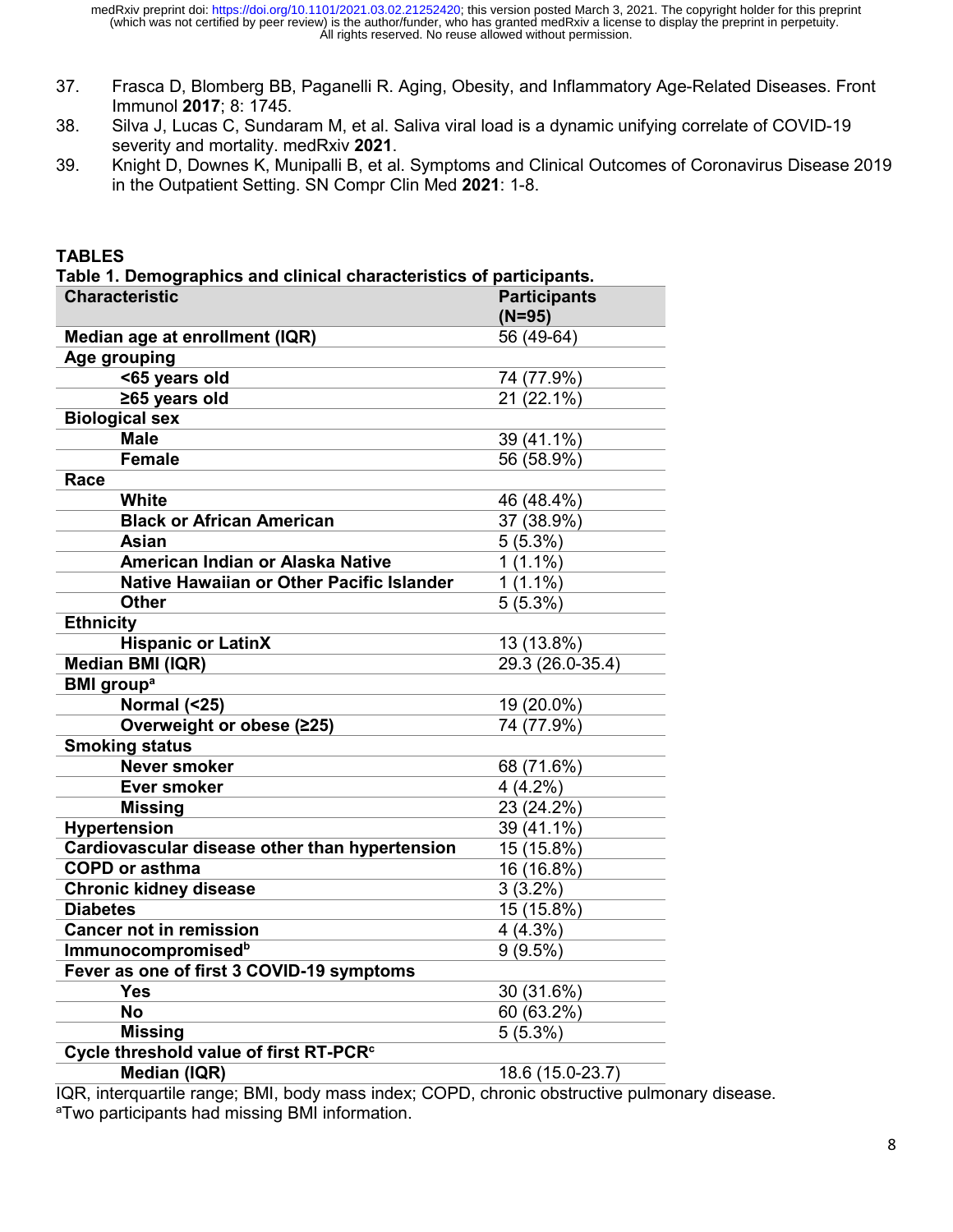b Immunocompromised refers to participants who are solid organ or bone marrow transplant recipients, have primary immunodeficiency or AIDS, or who were taking immune modulating medications within 3 months of COVID-19 diagnosis such as chemotherapy including biologics, mycophenolate mofetil, methotrexate, tumor necrosis factor inhibitors, or prednisone ≥ 20mg/day.

c First SARS-CoV-2 RT-PCR was performed in the clinical laboratory prior to enrollment. Included here are cycle threshold values from the 59 participants whose first RT-PCR was run on the NeuMoDx platform within 7 days of symptom onset.

**Table 2. Time-dependent covariate Cox proportional hazards model for viral RNA clearance (Cox model 2).**

| <b>Variable</b>                                      | <b>HR</b> | <b>aHR</b> | 95% CI        | p value |
|------------------------------------------------------|-----------|------------|---------------|---------|
| Change from undetectable to detectable Mt. Sinai     | 0.96      | 0.96       | $0.92 - 0.99$ | 0.020   |
| S-specific oral fluid IgG                            |           |            |               |         |
| BMI $\geq$ 25 kg/m <sup>2</sup> (referent: BMI < 25) | 0.44      | 0.29       | $0.14 - 0.61$ | 0.001   |
| <b>Diabetes</b>                                      | 2.11      | 2.49       | $1.09 - 5.67$ | 0.030   |
| Immunocompromised                                    | 0.68      | 0.35       | $0.12 - 1.02$ | 0.055   |
| Fever as one of first 3 COVID-19 symptoms            | 1.72      | 2.23       | $1.05 - 4.71$ | 0.036   |
| Race/ethnicity (referent: non-Hispanic White)        |           |            |               |         |
| African American or Black race, any ethnicity        | 0.73      | 0.85       | $0.42 - 1.73$ | 0.659   |
| Non-White, Non-Black, non-Hispanic                   | 1.20      | 0.56       | $0.14 - 2.23$ | 0.408   |
| Hispanic of any race except Black                    | 0.79      | 1.48       | $0.41 - 5.39$ | 0.549   |

HR, hazard ratio; aHR, adjusted hazard ratio; CI, confidence interval; S, SARS-CoV-2 spike protein

## **FIGURES**



### **Figure 1. CONSORT flow diagram and sampling schedule.**

(A) A convenience sample of 475 adults with recent positive SARS-CoV-2 RT-PCR test from an outpatient testing site of the Johns Hopkins Health System was assessed for eligibility between April 21, 2020, and July 23, 2020. Preference was given to participants 40 years of age and older. Study kits were sent to 118 participants, and data and samples from 95 participants were included in the analyses presented here. (B) Study sampling schedule. Clinical RT-PCR results from the medical record are included in these analyses. Samples on study days 0-14 were self-collected at home with telephone or video guidance by trained study staff. Participants presented to a research clinic for collection of samples a median of 45 days after study day 0 (range 27-88).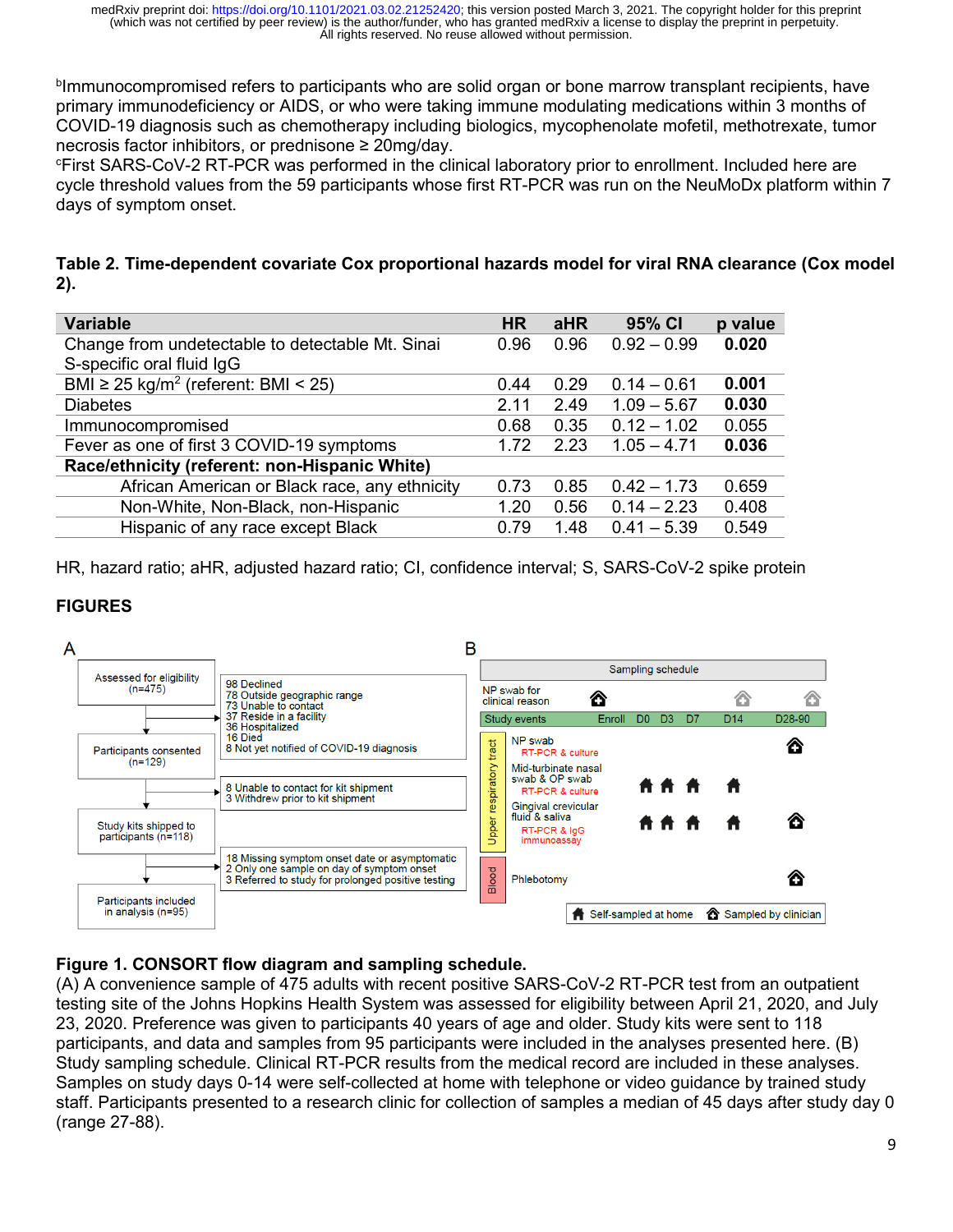

### **Figure 2. Longitudinal SARS-CoV-2 RT-PCR sampling in outpatients.**

SARS-CoV-2 RT-PCR test results by day from symptom onset. Each row represents one participant. Shown here are nasal samples. Stars indicate a sample timepoint at which the nasal sample was negative and the oral fluid sample was positive. Included in the top grouping are participants whose last RT-PCR test was negative, and in the bottom group, those whose last RT-PCR test was positive. Shaded gray lines indicate the number of days from symptom onset until the mid-point between the last positive sample and the next negative sample (top grouping) or until the last positive sample (bottom grouping). Nasopharyngeal (NP) swabs collected by a health care worker are indicated by triangles, self-collected mid-turbinate nasal-oropharyngeal (OP) swab combined in viral transport media are indicated by circles.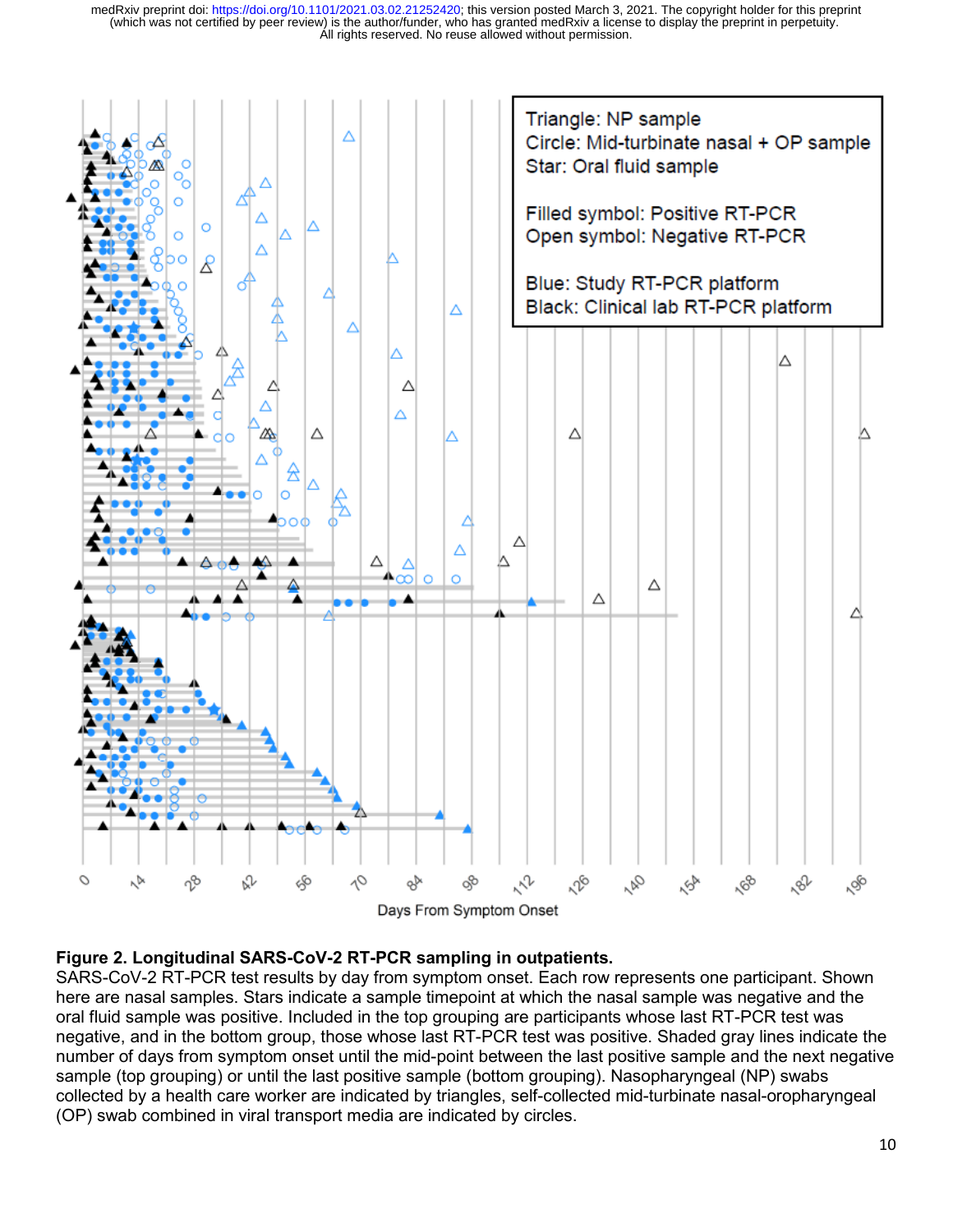All rights reserved. No reuse allowed without permission. (which was not certified by peer review) is the author/funder, who has granted medRxiv a license to display the preprint in perpetuity. medRxiv preprint doi: [https://doi.org/10.1101/2021.03.02.21252420;](https://doi.org/10.1101/2021.03.02.21252420) this version posted March 3, 2021. The copyright holder for this preprint



#### **Figure 3. Kinetics of RT-PCR cycle thresholds, virus culture, and oral fluid SARS-CoV-2 antibodies in mild-moderate COVID-19.**

(A) Longitudinal Abbott *m*2000 SARS-CoV-2 RT-PCR cycle threshold values from nasal-oropharyngeal (OP) swab study samples (blue circles and triangles in Fig. 2) by day from symptom onset are shown in gray. Longitudinal oral fluid anti-spike (Mt. Sinai) IgG mean fluorescence intensity shown in purple. Lines connect values from the same participant. Each sample with a positive RT-PCR result was assessed for propagation of SARS-CoV-2 on VeroE6-TMPRSS2 cells. Samples with positive virus culture are indicated by red circles. The cutoff for positive anti-S IgG is shown with a purple dotted line (see Methods for cutoff calculation). (B) The subset of 59 participants with a nasopharyngeal swab collected within 7 days of symptom onset and run on the NeuMoDx SARS-CoV-2 RT-PCR platform are shown by day from symptom onset. Line connects cycle threshold means. (C) The subset of nasal-OP swab samples with cycle threshold < 20 is grouped according to whether virus culture of the sample was positive or negative. Means with 95% confidence intervals shown. <sup>\*</sup> indicates p < 0.00001 by one-tailed student's t test. (D) The subset of the samples shown in (B) that had a simultaneous adequate oral fluid sample are shown here. Filled diamonds represent study timepoints at which oral fluid contained detectable IgG antibodies to Mt Sinai S-RBD, and open diamonds represent study timepoints at which oral fluid was negative for anti-S-RBD IgG. Cult, culture; S-RBD, spike receptor binding domain; Ab, antibody.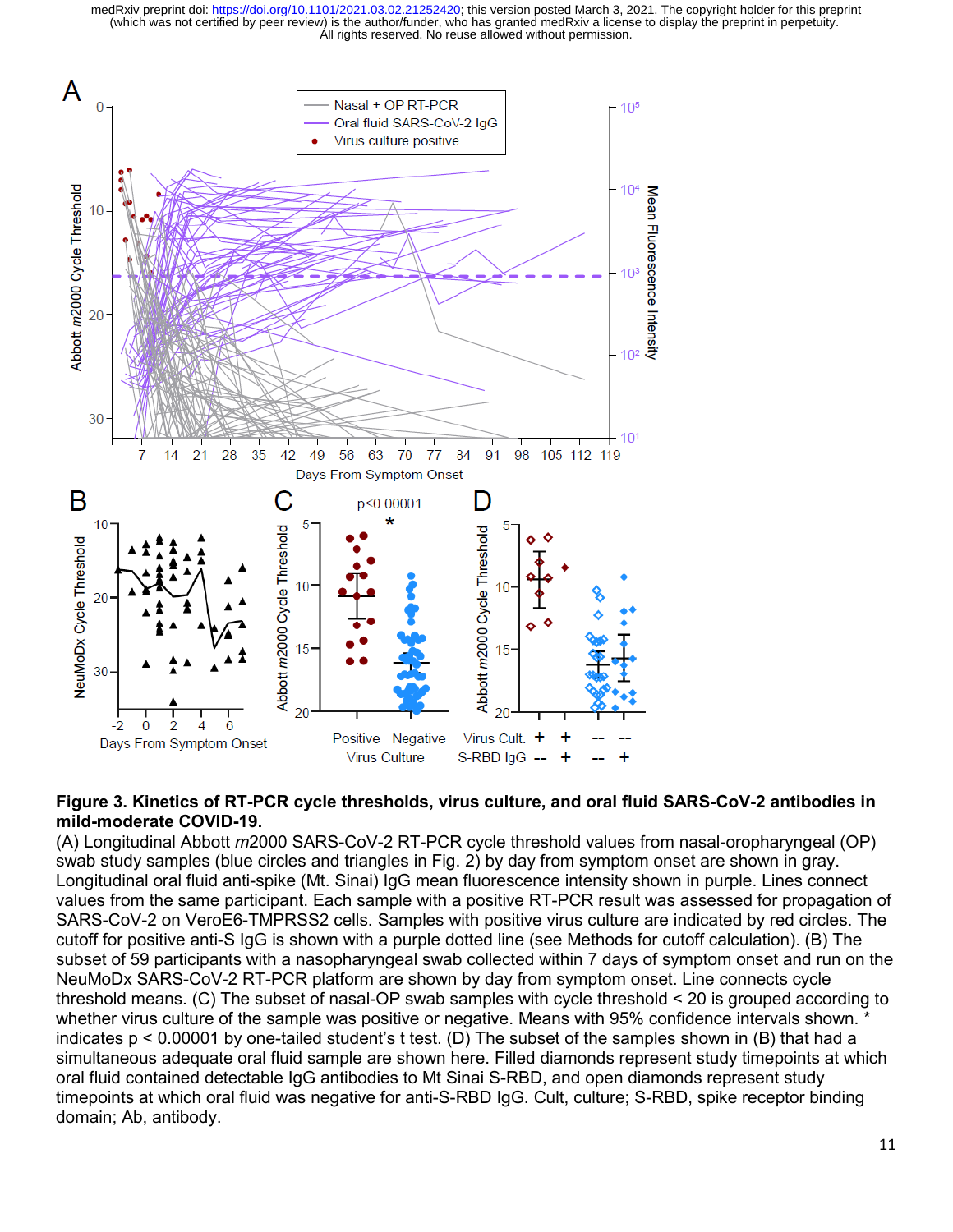

## **Figure 4. Kaplan Meier plots SARS-CoV-2 RT-PCR positivity by day from symptom onset in mildmoderate COVID-19.**

(A) Kaplan Meier survival curve with 95% confidence intervals (CI) for positive upper respiratory tract SARS-CoV-2 RT-PCR by day from symptom onset. (B) Kaplan Meier survival curve by BMI category.